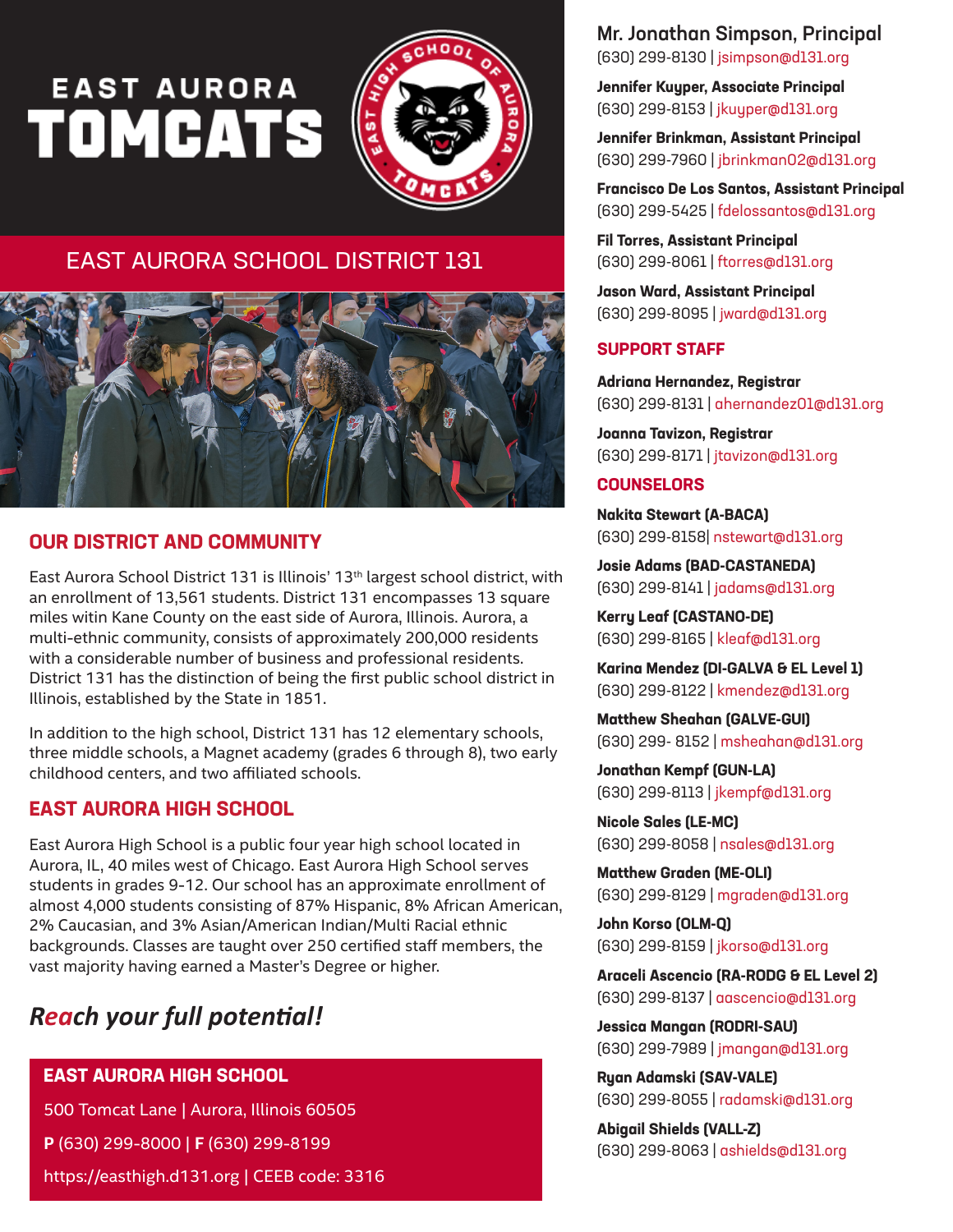## **CURRICULUM**

East Aurora High School operates on a semester system. Each semester consists of approximately 18 weeks. Classes meet five days a week in 56-minute periods. Students are permitted to carry six subjects per semester, including physical education. The average class size is 30 students per teacher.

## **COURSE OFFERINGS**

The eight major departments in the school offer approximately 275 semester courses. Honors classes are offered in Mathematics, Science, English, Foreign Language, Social Studies, Physical Education, Business, and Fine Arts. Special Education classes are offered for students with special learning needs.

## **HONORS**

East Aurora High School offers several honors courses in each of our core subjects, as well as selected elective and preprofessional areas of study. These demanding courses are distinguished by their rigorous instructional pace and emphasis on curricular depth, breadth, and enrichment.

Additionally, East Aurora High School offers several Advanced Placement courses; these are accelerated courses that require students to work independently and demonstrate high levels of critical and analytical thinking.

| <b>2021 AP DATA</b>                      |       |  |
|------------------------------------------|-------|--|
| Number of Students                       | 636   |  |
| Number of Exams                          | 1,146 |  |
| Percent of Students Earning a 3, 4, or 5 | 30%   |  |
| Percent of Test Scores 3, 4, or 5        | 20%   |  |

| <b>PRE-AP ENROLLMENT</b>                    |       |  |
|---------------------------------------------|-------|--|
| <b>Pre-AP English I</b>                     | 1,021 |  |
| <b>Pre-AP English II</b>                    | 1,023 |  |
| Pre-AP Algebra I                            | 839   |  |
| <b>Pre-AP Geometry with Statistics</b>      | 1,165 |  |
| <b>Pre-AP Biology</b>                       | 1,029 |  |
| <b>Pre-AP Chemistry</b>                     | 937   |  |
| <b>Pre-AP World History &amp; Geography</b> | 821   |  |
| <b>Pre-AP Music</b>                         | 74    |  |

**Number of Students who earned Dual Credit: 212 Number of Students who earned Dual Credit in more than 1 course: 95**

# **East Aurora** High School **EAST AURORA SCHOOL DISTRICT 131**

| <b>DEPARTMENT</b>                                 | <b>HONORS COURSES</b>                             | <b>AP COURSES</b>                       |
|---------------------------------------------------|---------------------------------------------------|-----------------------------------------|
|                                                   | Pre-AP English I Honors                           | AP Language & Composition               |
|                                                   | Pre-AP English II Honors                          | AP Literature & Composition             |
|                                                   | American Literary                                 |                                         |
|                                                   | <b>Themes Honors</b>                              |                                         |
| <b>ENGLISH</b>                                    | <b>Humanities Honors</b>                          |                                         |
|                                                   | Cinema Studies Honors                             |                                         |
|                                                   | <b>Creative Speaking Honors</b>                   |                                         |
|                                                   | <b>British Literature Honors</b>                  |                                         |
|                                                   | Pre-AP Algebra I Honors                           | <b>AP Calculus AB</b>                   |
|                                                   | Pre-AP Geometry with                              | <b>AP Statistics</b>                    |
| <b>MATH</b>                                       | <b>Statistics Honors</b>                          |                                         |
|                                                   | Algebra II Honors                                 | AP Computer Science A                   |
|                                                   |                                                   | AP Computer Science Principals          |
|                                                   | Pre-AP Biology Honors                             | <b>AP Biology</b>                       |
|                                                   | Pre-AP Chemistry Honors                           | AP Chemistry                            |
| <b>SCIENCE</b>                                    | Microbiology Honors                               | AP Physics I                            |
|                                                   | Human Structure &                                 | AP Physics II                           |
|                                                   | <b>Function Honors</b>                            |                                         |
|                                                   |                                                   | AP Environmental Science                |
|                                                   | Modern European History<br>Honors                 | AP Human Geography                      |
|                                                   | American History Honors                           | AP European History                     |
| <b>SOCIAL</b>                                     | American Government/                              | AP United States History                |
| <b>STUDIES</b>                                    | <b>Civics Honors</b>                              |                                         |
|                                                   |                                                   | AP United States Government &           |
|                                                   |                                                   | Politics                                |
|                                                   |                                                   | AP Psychology                           |
|                                                   | <b>Reading I Honors</b>                           | <b>AP Seminar</b><br><b>AP Research</b> |
| <b>READING</b>                                    | Reading II Honors                                 |                                         |
|                                                   | <b>Reading III Honors</b><br>PE Leaders Honors I  |                                         |
| <b>PHYSICAL</b>                                   |                                                   |                                         |
| <b>EDUCATION</b>                                  | PE Leaders Honors II                              |                                         |
| <b>CAREER &amp; TECHNICAL</b><br><b>EDUCATION</b> | <b>Restaurant Management III</b><br><b>Honors</b> |                                         |
|                                                   | <b>Consumer Education</b>                         |                                         |
| <b>BUSINESS</b>                                   | <b>Honors</b>                                     |                                         |
|                                                   | 2D Art II Honors                                  | AP 2D Studio Art                        |
| Fine &                                            | <b>Wind Ensemble Honors</b>                       | AP 3D Studio Art                        |
| Performing                                        | <b>Honors Vocal Performance</b>                   | AP Art History                          |
| <b>Arts</b>                                       | Honors Performance I                              | AP Music Theory                         |
|                                                   | Honors Performance II                             |                                         |
|                                                   | French III Honors                                 | AP French Language & Culture            |
|                                                   | <b>German III Honors</b>                          | AP German Language & Culture            |
| World                                             | Spanish III Honors                                | AP Spanish Language & Culture           |
| Language                                          | Spanish Speaker III Honors                        | AP Spanish Literature                   |
|                                                   | <b>Mandarin Chinese III</b>                       | AP Chinese Language & Culture           |
|                                                   | Honors                                            |                                         |

**\*We offer 11 courses with articulated credit & 10 courses with dual credit.**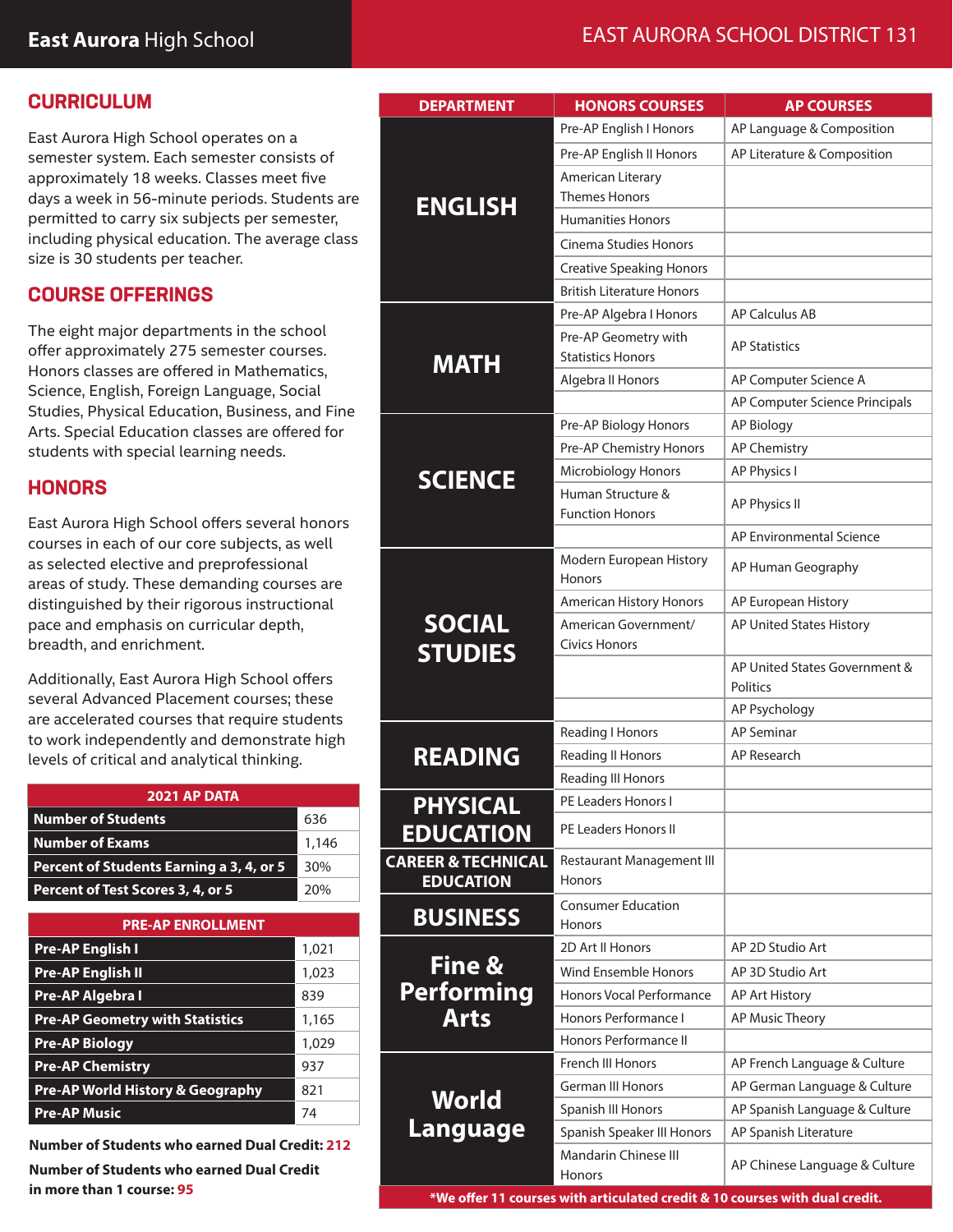## **GRADUATION REQUIREMENTS**

| <b>SUBJECT</b>                          | <b>SEMESTERS</b> | <b>REQUIRED CREDITS</b> |
|-----------------------------------------|------------------|-------------------------|
| English                                 | 8 semesters      | 4                       |
| Math                                    | 6 semesters      | 3                       |
| Science                                 | 4 semesters      | 2                       |
| Social Science                          | 2 semesters      | 1                       |
| <b>Physical Education</b>               | 6 semesters      | 3                       |
| Health                                  | 1 semester       | .5                      |
| <b>Consumer Education</b>               | 1 semester       | .5                      |
| Driver's Education                      | 1 semester       | .5                      |
| American Government                     | 1 semester       | .5                      |
| American History                        | 1 semester       | 1                       |
| Elective                                | 12 semesters     | 6                       |
| <b>Total credits needed to graduate</b> |                  | 22                      |

## **GRADING SCALE**

| <b>GRADE</b> | <b>PERCENTAGE</b> | <b>REGULAR</b> | <b>HONORS/AP</b> |
|--------------|-------------------|----------------|------------------|
| А            | $100 - 90\%$      | 4              | 5                |
| B            | $89 - 80%$        | 3              |                  |
|              | 79 - 70%          |                | 3                |
|              | $69 - 60%$        |                |                  |
|              | 59% - below       |                |                  |

W/D: Withdrawn; P: Passing; I: Incomplete. Credit is granted for all successfully completed subjects. Grades of F, I, or W/D receive no credit. East Aurora High School calcluates both a weighted and unweighted GPA on transcripts.

## **RANKING SYSTEM**

A student's grade point average is determined by dividing the total grade value (A=4, B=3, C=2, D=1, F=0) by the number of classes taken. Honors weight is applied to any class indicated as honors or Advanced Placement in which the student earns a grade of C or higher. Rank is based on a student's weighted GPA.

## **CLASS OF 2021**

Students submitted 2,012 applications to colleges and universities.

\*Source: Naviance; only reflects data from respondents.



#### **CLASS OF 2021 COLLEGE ACCEPTANCE**

Arizona State University - Tempe Arkansas Tech University Augustana College Auro University Aurora University Ball State University Barry University Belmont University Benedictine College Benedictine University Bradley University Butler University Cardinal Stritch University Carthage College Chicago State University Clark Atlanta University Coe College College of DuPage Colorado Technical University - Colorado Springs Columbia College Chicago Concordia University - Chicago Converse College Cornell University Cuesta College DePaul University Dominican University Dominican University of California Drake University Eastern Illinois University Eastern Michigan University East-West University Elmhurst College Eureka College Ferris State University Florida International University Fordham University Gannon University George Washington University Grace Christian University Grace College and Theological Seminary Hair Professionals Career College Hawaii Pacific University Hofstra University Illinois College Illinois Institute of Technology Illinois State University Illinois Wesleyan University Indiana State University Indiana University - Bloomington Indiana Wesleyan University - Marion Iowa Western Community College Ivy Tech Community College Joliet Junior College Judson University Knox College Lake Land College Lawrence University Lewis University Lincoln College of Technology - Melrose Park Lincoln Technical Institute - Oak Lawn Loyola Marymount University Loyola University Chicago Macalester College Marian University Miami University - Oxford Michigan State University Michigan Technological University